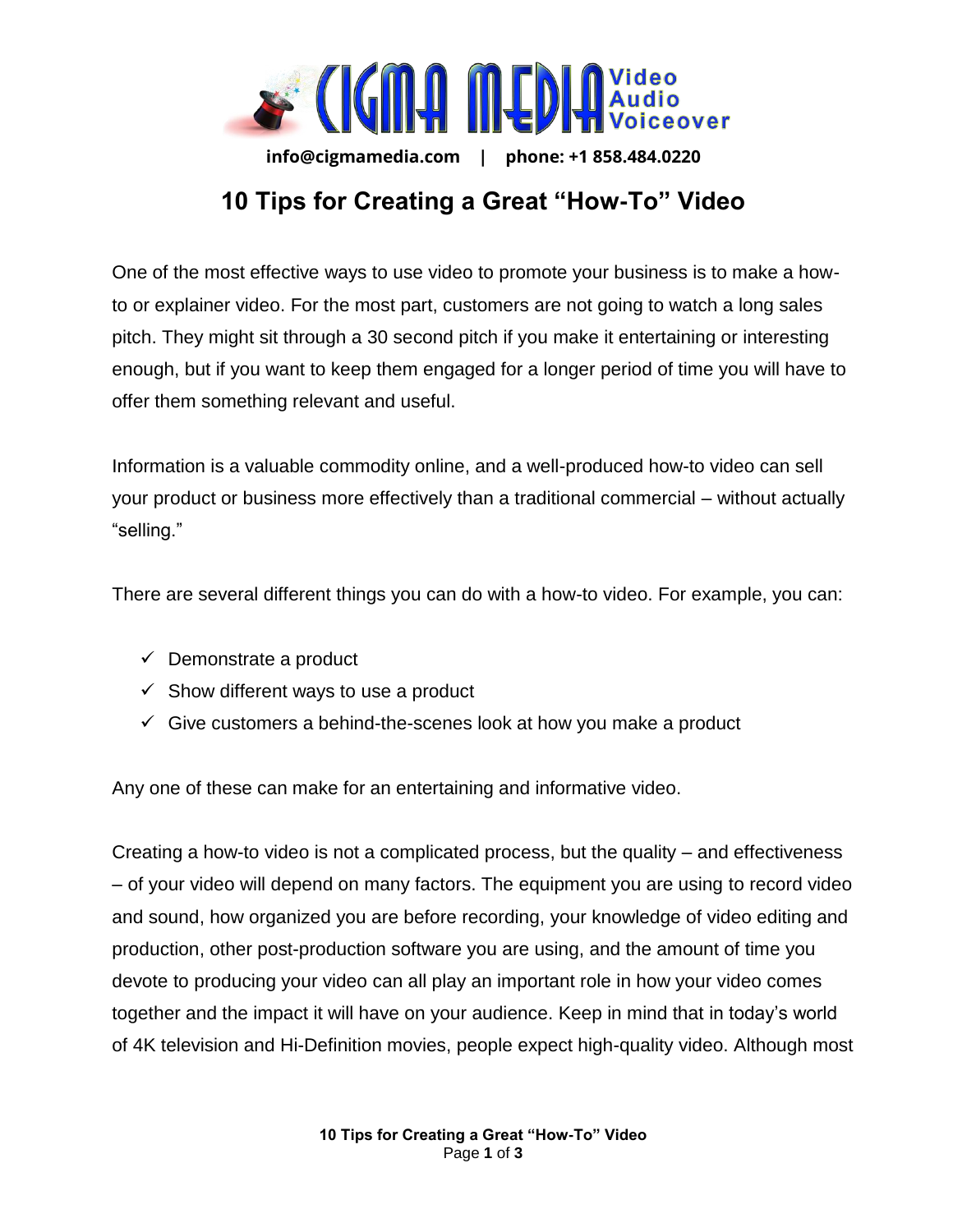

**info@cigmamedia.com | phone: +1 858.484.0220** 

people will watch a poorly produced video, they will respond better to a video that sounds and looks great. And that's what Cigma Media specializes in.

With that in mind, here are some tips to help you make a how-to video that your customers will love.

1. Research the competition. Do some YouTube searches to see what other how-to videos are there, and try to find a unique way to present your information.

2. Break down what you want to demonstrate into steps. Even if your demonstration is going to be largely visual, you need to write down step-by-step instructions to make sure you are not missing anything.

3. Once you have written down the steps, have someone who is not familiar with what you are explaining read it. You are probably very familiar with your subject. When you are, it can be easy to skip over important steps or explanations because you take them for granted. Incorporate your reader's questions into your written explanation. Keep refining it until you have it exactly right.

4. Think about the best way to visually demonstrate what you have written. Brainstorm some ways to make it interesting or entertaining.

5. If you are demonstrating a product, focus less on its features and more on the benefits it will provide to your customers. Remember, the emphasis of all online marketing should be on providing value to your customers, not on talking about yourself.

6. Write a script (or Cigma Media can write it for you) incorporating your instructions and the visual ways you will demonstrate them.